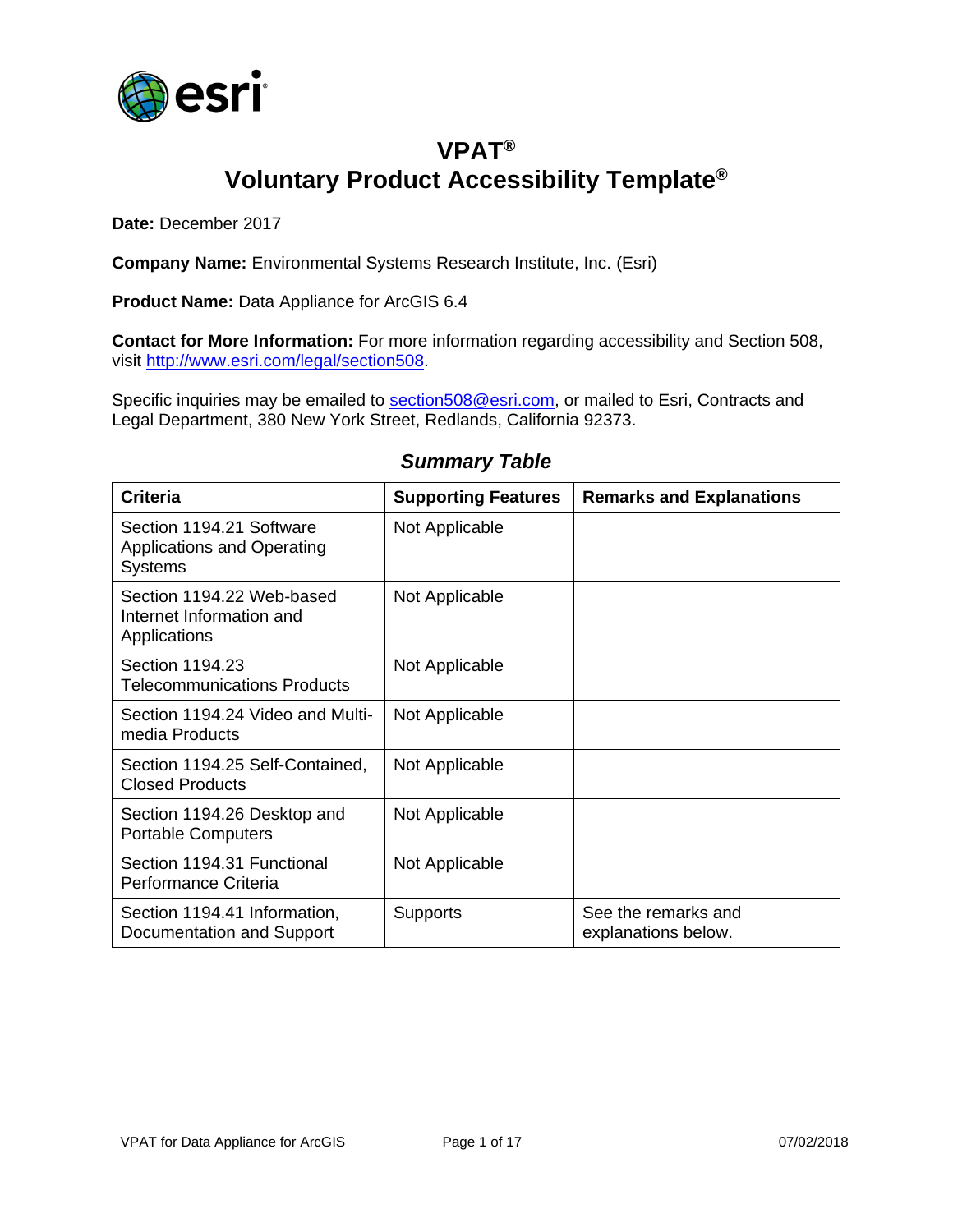| <b>Criteria</b>                                                                                                                                                                                                                                                                                                                                                                                                                                                                                                                                                                                         | <b>Supporting Features</b> | <b>Remarks and Explanations</b> |
|---------------------------------------------------------------------------------------------------------------------------------------------------------------------------------------------------------------------------------------------------------------------------------------------------------------------------------------------------------------------------------------------------------------------------------------------------------------------------------------------------------------------------------------------------------------------------------------------------------|----------------------------|---------------------------------|
| (a) When software is designed to<br>run on a system that has a<br>keyboard, product functions shall<br>be executable from a keyboard<br>where the function itself or the<br>result of performing a function<br>can be discerned textually.                                                                                                                                                                                                                                                                                                                                                              | Not Applicable             |                                 |
| (b) Applications shall not disrupt<br>or disable activated features of<br>other products that are identified<br>as accessibility features, where<br>those features are developed and<br>documented according to<br>industry standards. Applications<br>also shall not disrupt or disable<br>activated features of any<br>operating system that are<br>identified as accessibility features<br>where the application<br>programming interface for those<br>accessibility features has been<br>documented by the manufacturer<br>of the operating system and is<br>available to the product<br>developer. | Not Applicable             |                                 |
| (c) A well-defined on-screen<br>indication of the current focus<br>shall be provided that moves<br>among interactive interface<br>elements as the input focus<br>changes. The focus shall be<br>programmatically exposed so<br>that Assistive Technology can<br>track focus and focus changes.                                                                                                                                                                                                                                                                                                          | Not Applicable             |                                 |
| (d) Sufficient information about a<br>user interface element including<br>the identity, operation and state<br>of the element shall be available<br>to Assistive Technology. When<br>an image represents a program<br>element, the information<br>conveyed by the image must also<br>be available in text.                                                                                                                                                                                                                                                                                              | Not Applicable             |                                 |
| (e) When bitmap images are<br>used to identify controls, status                                                                                                                                                                                                                                                                                                                                                                                                                                                                                                                                         | Not Applicable             |                                 |

*Section 1194.21 Software Applications and Operating Systems – Detail*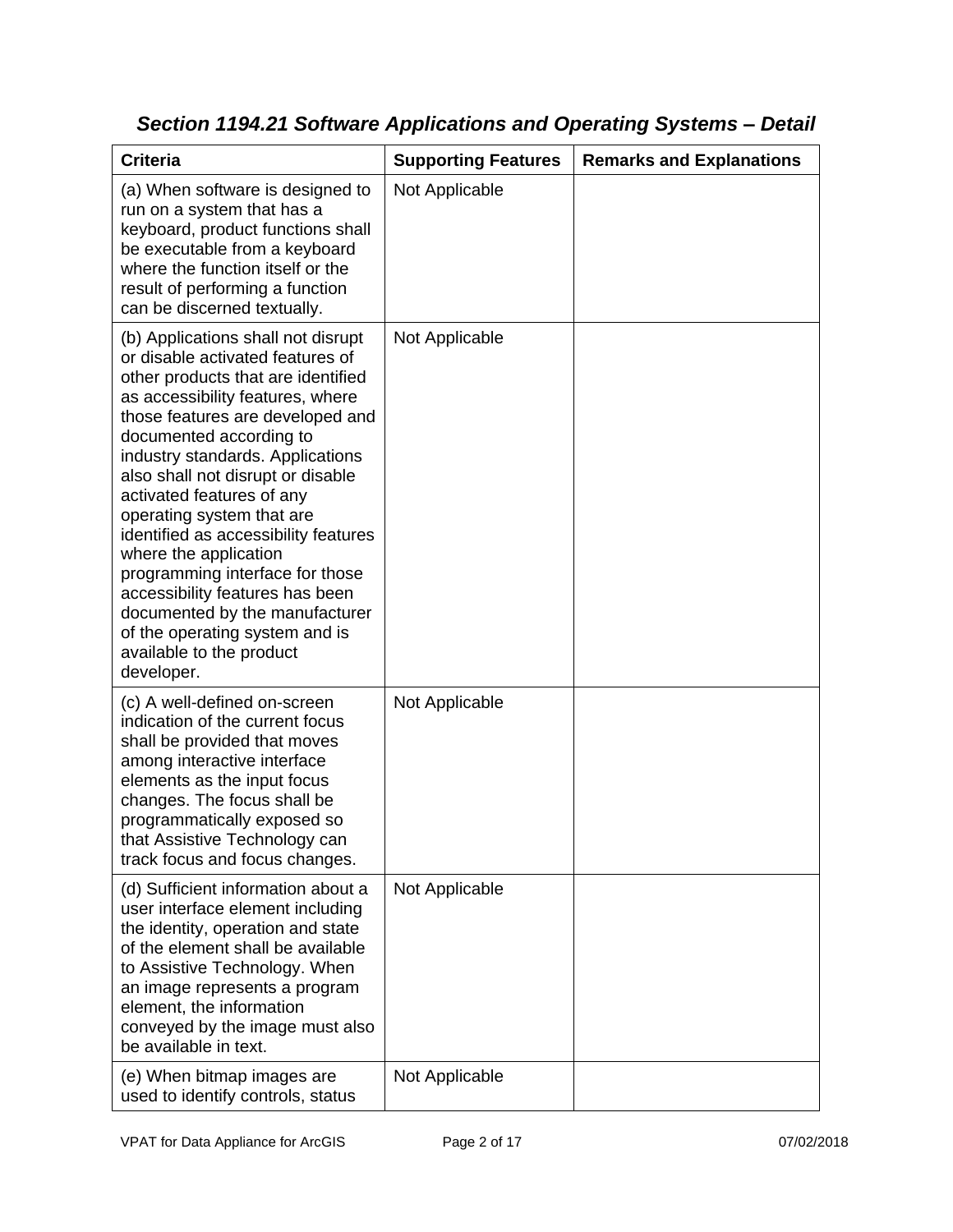| indicators, or other programmatic<br>elements, the meaning assigned<br>to those images shall be<br>consistent throughout an<br>application's performance.                                                                                                           |                |  |
|---------------------------------------------------------------------------------------------------------------------------------------------------------------------------------------------------------------------------------------------------------------------|----------------|--|
| (f) Textual information shall be<br>provided through operating<br>system functions for displaying<br>text. The minimum information<br>that shall be made available is<br>text content, text input caret<br>location, and text attributes.                           | Not Applicable |  |
| (g) Applications shall not override<br>user selected contrast and color<br>selections and other individual<br>display attributes.                                                                                                                                   | Not Applicable |  |
| (h) When animation is displayed,<br>the information shall be<br>displayable in at least one non-<br>animated presentation mode at<br>the option of the user.                                                                                                        | Not Applicable |  |
| (i) Color coding shall not be used<br>as the only means of conveying<br>information, indicating an action,<br>prompting a response, or<br>distinguishing a visual element.                                                                                          | Not Applicable |  |
| (j) When a product permits a user<br>to adjust color and contrast<br>settings, a variety of color<br>selections capable of producing a<br>range of contrast levels shall be<br>provided.                                                                            | Not Applicable |  |
| (k) Software shall not use<br>flashing or blinking text, objects,<br>or other elements having a flash<br>or blink frequency greater than 2<br>Hz and lower than 55 Hz.                                                                                              | Not Applicable |  |
| (I) When electronic forms are<br>used, the form shall allow people<br>using Assistive Technology to<br>access the information, field<br>elements, and functionality<br>required for completion and<br>submission of the form, including<br>all directions and cues. | Not Applicable |  |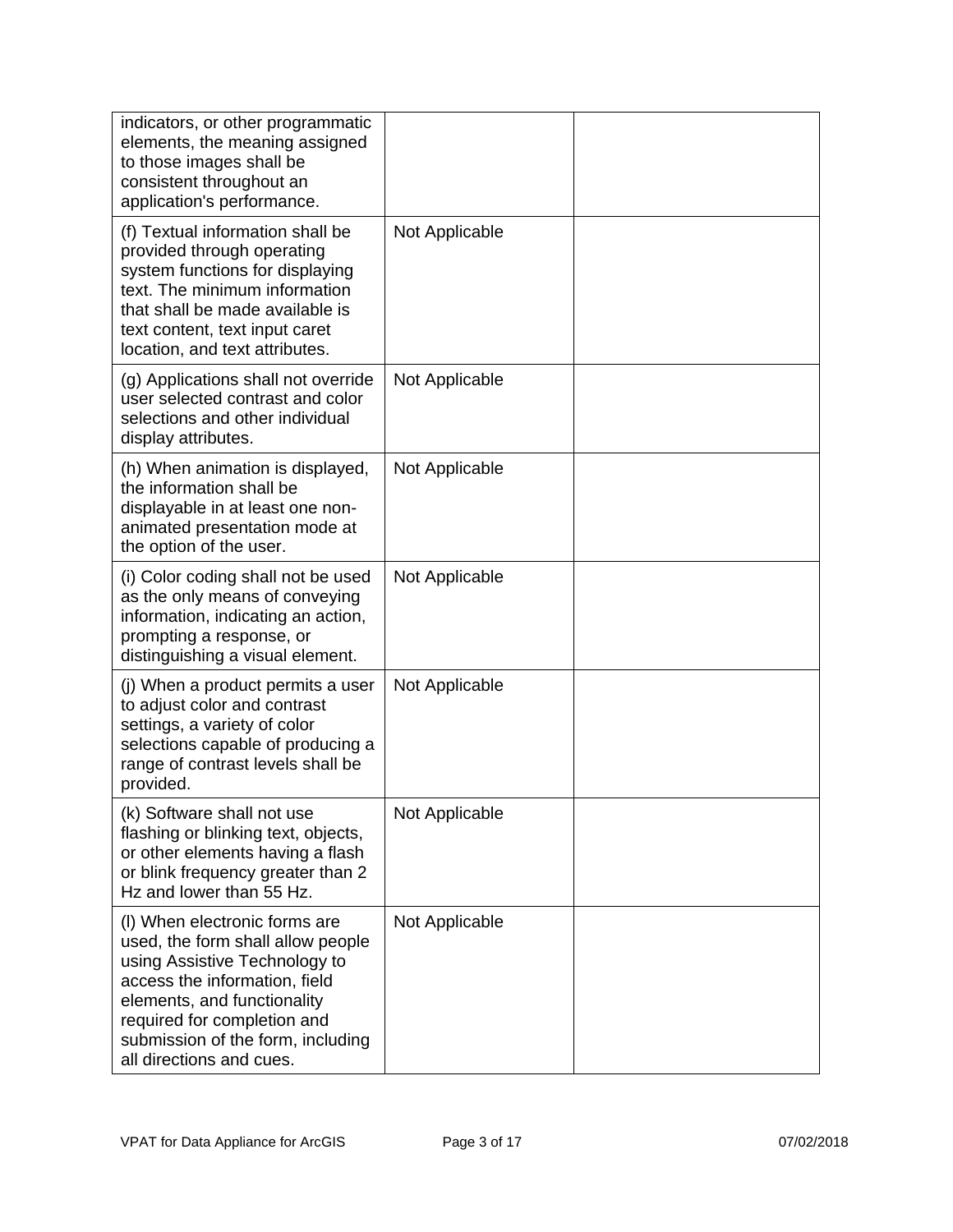| <b>Criteria</b>                                                                                                                                                              | <b>Supporting Features</b> | <b>Remarks and Explanations</b> |
|------------------------------------------------------------------------------------------------------------------------------------------------------------------------------|----------------------------|---------------------------------|
| (a) A text equivalent for every<br>non-text element shall be<br>provided (e.g., via "alt",<br>"longdesc", or in element<br>content).                                         | Not Applicable             |                                 |
| (b) Equivalent alternatives for any<br>multimedia presentation shall be<br>synchronized with the<br>presentation.                                                            | Not Applicable             |                                 |
| (c) Web pages shall be designed<br>so that all information conveyed<br>with color is also available<br>without color, for example from<br>context or markup.                 | Not Applicable             |                                 |
| (d) Documents shall be<br>organized so they are readable<br>without requiring an associated<br>style sheet.                                                                  | Not Applicable             |                                 |
| (e) Redundant text links shall be<br>provided for each active region of<br>a server-side image map.                                                                          | Not Applicable             |                                 |
| (f) Client-side image maps shall<br>be provided instead of server-<br>side image maps except where<br>the regions cannot be defined<br>with an available geometric<br>shape. | Not Applicable             |                                 |
| (g) Row and column headers<br>shall be identified for data tables.                                                                                                           | Not Applicable             |                                 |
| (h) Markup shall be used to<br>associate data cells and header<br>cells for data tables that have two<br>or more logical levels of row or<br>column headers.                 | Not Applicable             |                                 |
| (i) Frames shall be titled with text<br>that facilitates frame identification<br>and navigation.                                                                             | Not Applicable             |                                 |
| (j) Pages shall be designed to<br>avoid causing the screen to<br>flicker with a frequency greater<br>than 2 Hz and lower than 55 Hz.                                         | Not Applicable             |                                 |

*Section 1194.22 Web-based Internet Information and Applications – Detail*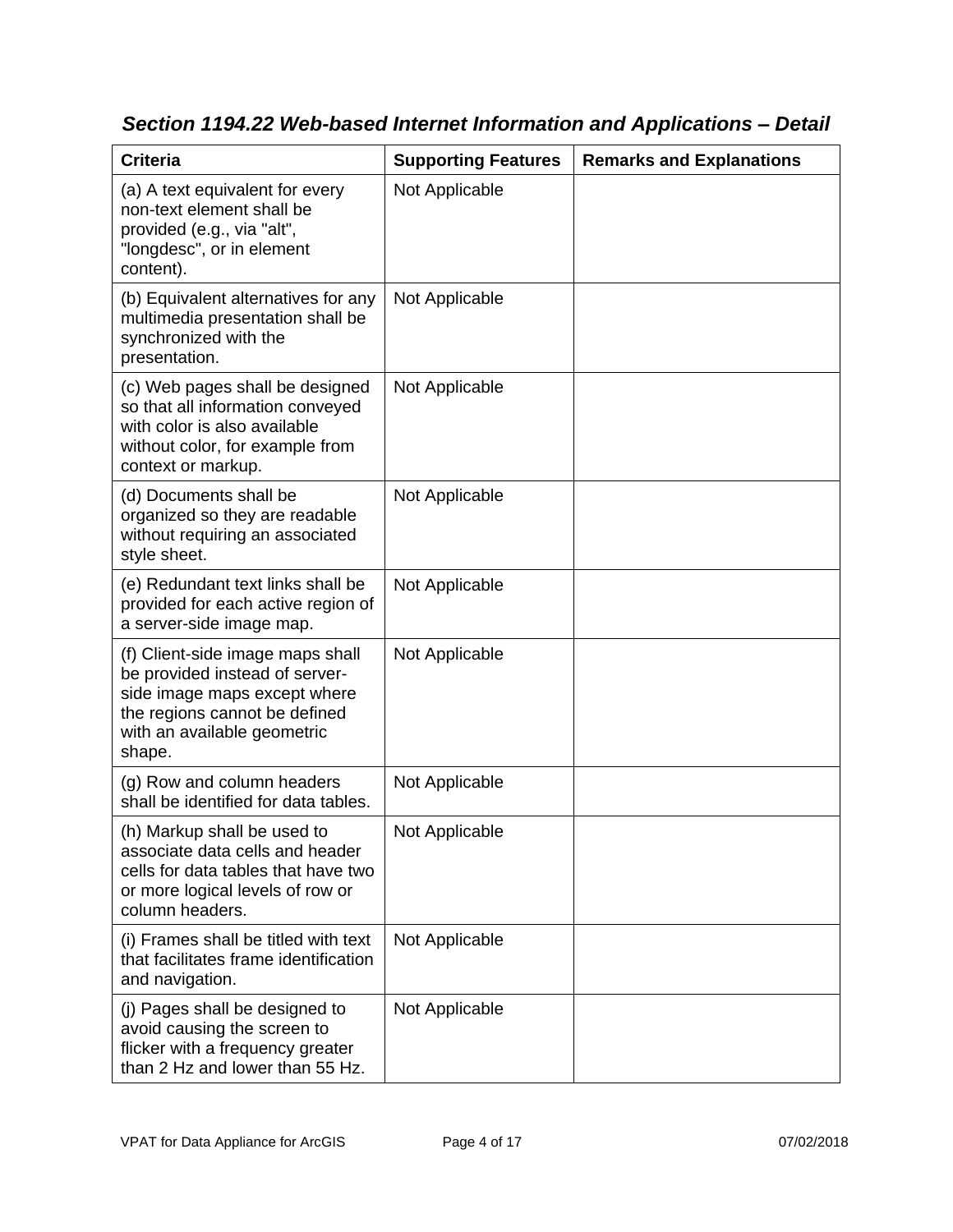| (k) A text-only page, with<br>equivalent information or<br>functionality, shall be provided to<br>make a web site comply with the<br>provisions of this part, when<br>compliance cannot be<br>accomplished in any other way.<br>The content of the text-only page<br>shall be updated whenever the<br>primary page changes. | Not Applicable |  |
|-----------------------------------------------------------------------------------------------------------------------------------------------------------------------------------------------------------------------------------------------------------------------------------------------------------------------------|----------------|--|
| (I) When pages utilize scripting<br>languages to display content, or<br>to create interface elements, the<br>information provided by the script<br>shall be identified with functional<br>text that can be read by Assistive<br>Technology.                                                                                 | Not Applicable |  |
| (m) When a web page requires<br>that an applet, plug-in or other<br>application be present on the<br>client system to interpret page<br>content, the page must provide a<br>link to a plug-in or applet that<br>complies with $§1194.21(a)$<br>through (I).                                                                 | Not Applicable |  |
| (n) When electronic forms are<br>designed to be completed on-<br>line, the form shall allow people<br>using Assistive Technology to<br>access the information, field<br>elements, and functionality<br>required for completion and<br>submission of the form, including<br>all directions and cues.                         | Not Applicable |  |
| (o) A method shall be provided<br>that permits users to skip<br>repetitive navigation links.                                                                                                                                                                                                                                | Not Applicable |  |
| (p) When a timed response is<br>required, the user shall be alerted<br>and given sufficient time to<br>indicate more time is required.                                                                                                                                                                                      | Not Applicable |  |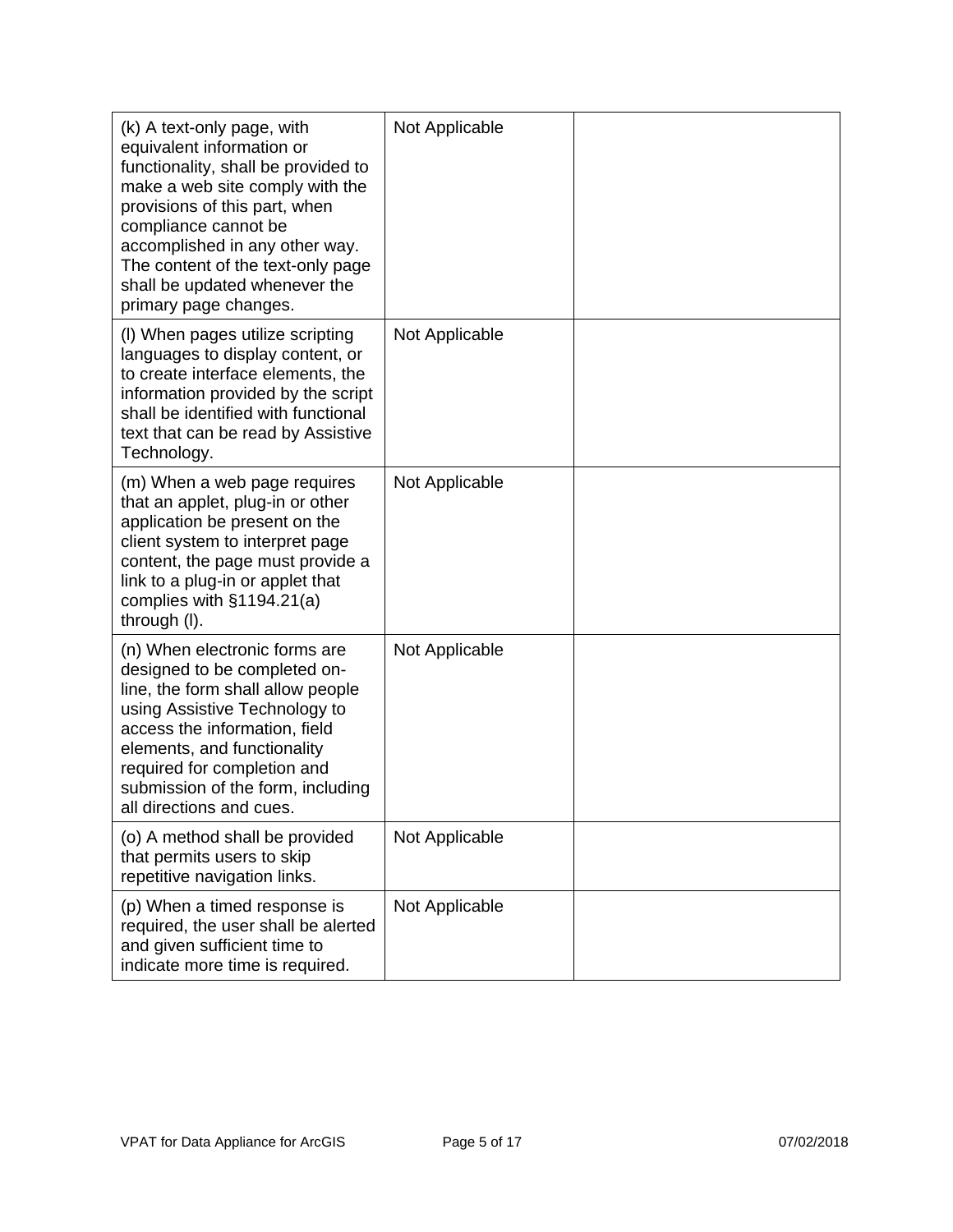| <b>Criteria</b>                                                                                                                                                                                                                                                                                                                                                       | <b>Supporting Features</b> | <b>Remarks and Explanations</b> |
|-----------------------------------------------------------------------------------------------------------------------------------------------------------------------------------------------------------------------------------------------------------------------------------------------------------------------------------------------------------------------|----------------------------|---------------------------------|
| (a) Telecommunications products<br>or systems which provide a<br>function allowing voice<br>communication and which do not<br>themselves provide a TTY<br>functionality shall provide a<br>standard non-acoustic<br>connection point for TTYs.<br>Microphones shall be capable of<br>being turned on and off to allow<br>the user to intermix speech with<br>TTY use. | Not Applicable             |                                 |
| (b) Telecommunications products<br>which include voice<br>communication functionality shall<br>support all commonly used cross-<br>manufacturer non-proprietary<br>standard TTY signal protocols.                                                                                                                                                                     | Not Applicable             |                                 |
| (c) Voice mail, auto-attendant,<br>and interactive voice response<br>telecommunications systems<br>shall be usable by TTY users<br>with their TTYs.                                                                                                                                                                                                                   | Not Applicable             |                                 |
| (d) Voice mail, messaging, auto-<br>attendant, and interactive voice<br>response telecommunications<br>systems that require a response<br>from a user within a time interval,<br>shall give an alert when the time<br>interval is about to run out, and<br>shall provide sufficient time for<br>the user to indicate more time is<br>required.                        | Not Applicable             |                                 |
| (e) Where provided, caller<br>identification and similar<br>telecommunications functions<br>shall also be available for users<br>of TTYs, and for users who<br>cannot see displays.                                                                                                                                                                                   | Not Applicable             |                                 |
| (f) For transmitted voice signals,<br>telecommunications products<br>shall provide a gain adjustable up<br>to a minimum of 20 dB. For<br>incremental volume control, at                                                                                                                                                                                               | Not Applicable             |                                 |

### *Section 1194.23 Telecommunications Products – Detail*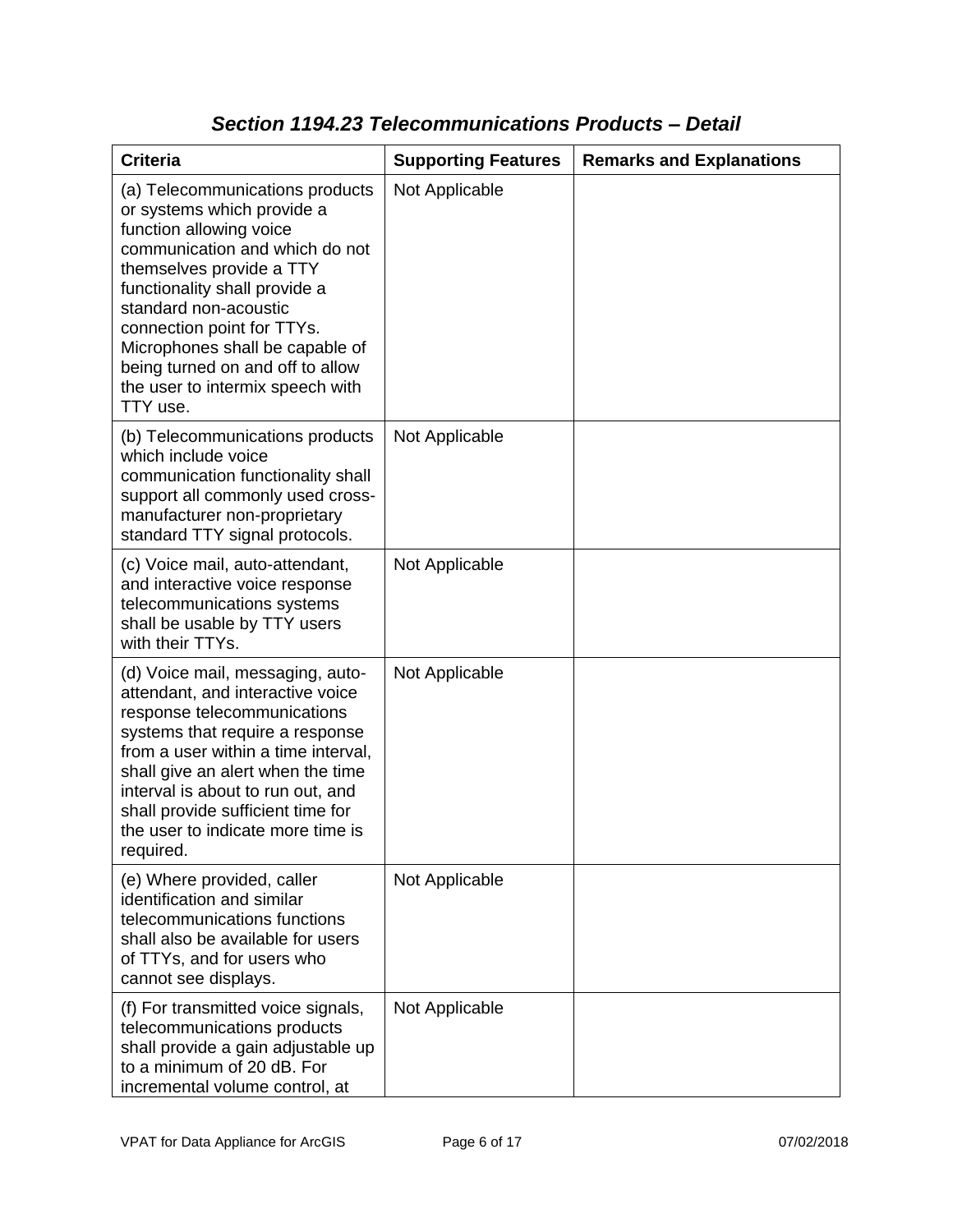| least one intermediate step of 12<br>dB of gain shall be provided.                                                                                                                                                                                                                                                                                                                                                                                                                                                   |                |  |
|----------------------------------------------------------------------------------------------------------------------------------------------------------------------------------------------------------------------------------------------------------------------------------------------------------------------------------------------------------------------------------------------------------------------------------------------------------------------------------------------------------------------|----------------|--|
| (g) If the telecommunications<br>product allows a user to adjust<br>the receive volume, a function<br>shall be provided to automatically<br>reset the volume to the default<br>level after every use.                                                                                                                                                                                                                                                                                                                | Not Applicable |  |
| (h) Where a telecommunications<br>product delivers output by an<br>audio transducer which is<br>normally held up to the ear, a<br>means for effective magnetic<br>wireless coupling to hearing<br>technologies shall be provided.                                                                                                                                                                                                                                                                                    | Not Applicable |  |
| (i) Interference to hearing<br>technologies (including hearing<br>aids, cochlear implants, and<br>assistive listening devices) shall<br>be reduced to the lowest possible<br>level that allows a user of hearing<br>technologies to utilize the<br>telecommunications product.                                                                                                                                                                                                                                       | Not Applicable |  |
| (i) Products that transmit or<br>conduct information or<br>communication, shall pass<br>through cross-manufacturer, non-<br>proprietary, industry-standard<br>codes, translation protocols,<br>formats or other information<br>necessary to provide the<br>information or communication in<br>a usable format. Technologies<br>which use encoding, signal<br>compression, format<br>transformation, or similar<br>techniques shall not remove<br>information needed for access or<br>shall restore it upon delivery. | Not Applicable |  |
| (k)(1) Products which have<br>mechanically operated controls<br>or keys shall comply with the<br>following: Controls and Keys<br>shall be tactilely discernible<br>without activating the controls or<br>keys.                                                                                                                                                                                                                                                                                                       | Not Applicable |  |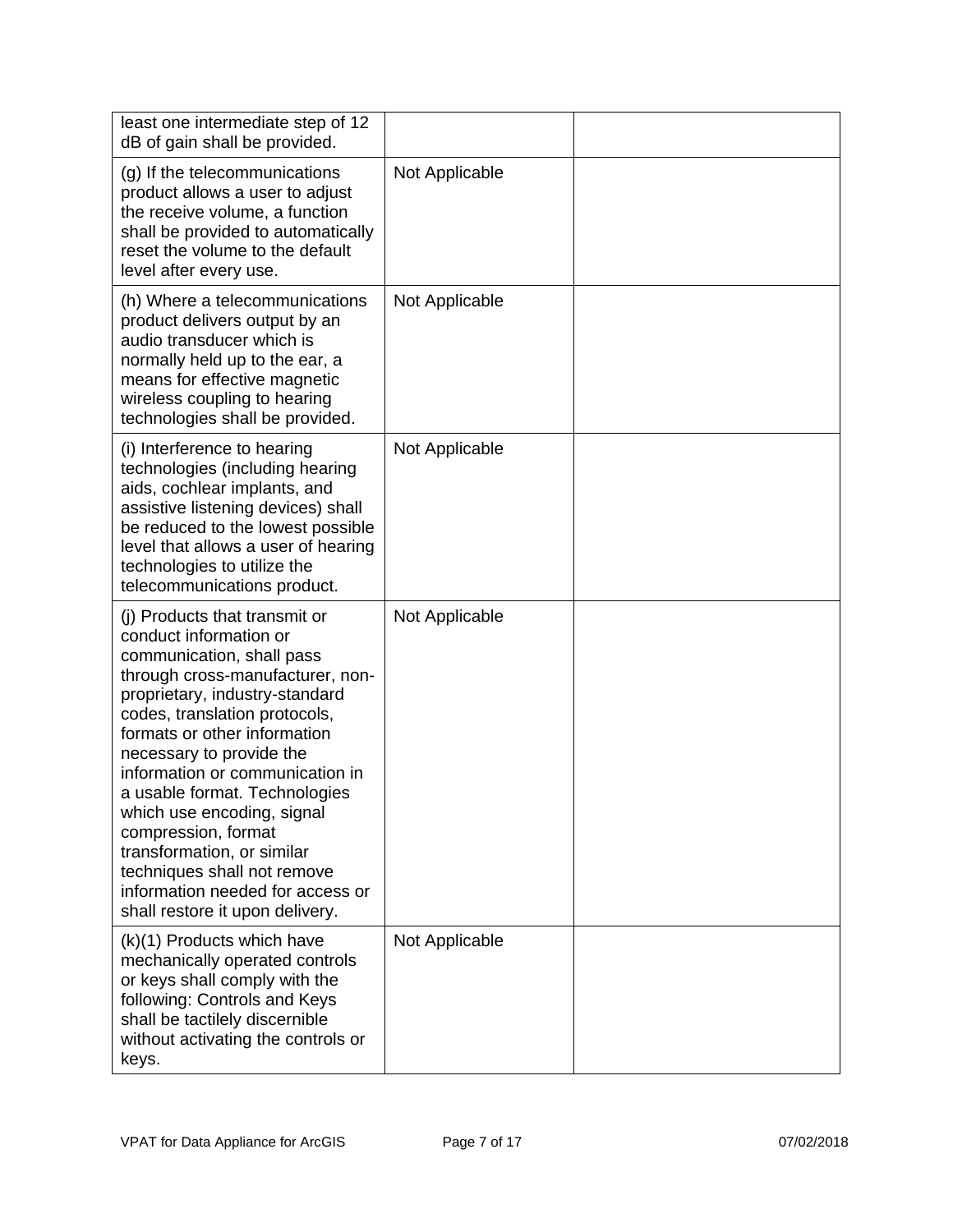| $(k)(2)$ Products which have<br>mechanically operated controls<br>or keys shall comply with the<br>following: Controls and Keys<br>shall be operable with one hand<br>and shall not require tight<br>grasping, pinching, twisting of the<br>wrist. The force required to<br>activate controls and keys shall<br>be 5 lbs. (22.2N) maximum. |                |  |
|--------------------------------------------------------------------------------------------------------------------------------------------------------------------------------------------------------------------------------------------------------------------------------------------------------------------------------------------|----------------|--|
| $(k)(3)$ Products which have<br>mechanically operated controls<br>or keys shall comply with the<br>following: If key repeat is<br>supported, the delay before<br>repeat shall be adjustable to at<br>least 2 seconds. Key repeat rate<br>shall be adjustable to 2 seconds<br>per character.                                                | Not Applicable |  |
| $(k)(4)$ Products which have<br>mechanically operated controls<br>or keys shall comply with the<br>following: The status of all locking<br>or toggle controls or keys shall be<br>visually discernible, and<br>discernible either through touch<br>or sound.                                                                               | Not Applicable |  |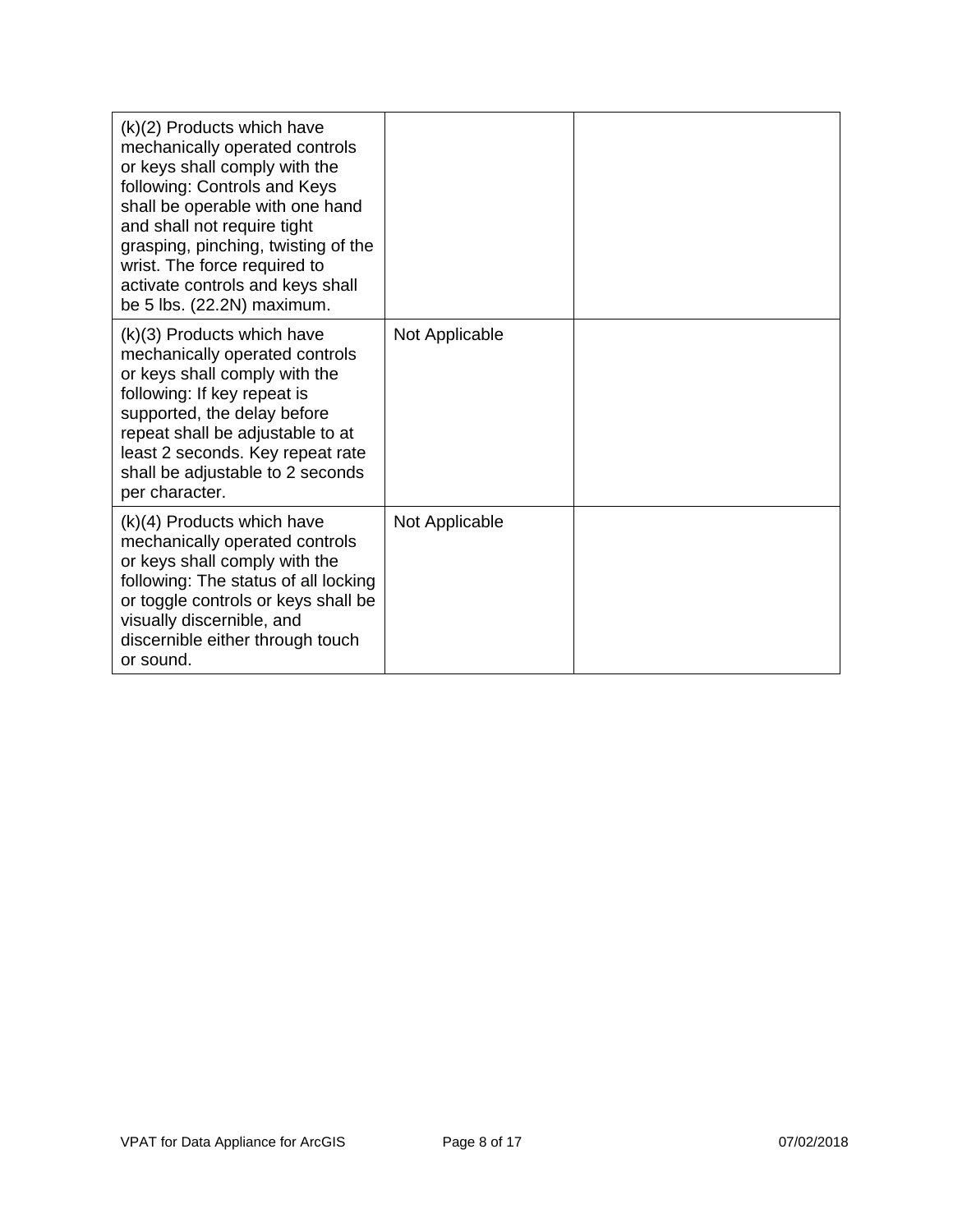| <b>Criteria</b>                                                                                                                                                                                                                                                                                                                                                                                                                                                                                                                                                                                                                                                                                                                                                                                                                                                                                                                                                           | <b>Supporting Features</b> | <b>Remarks and Explanations</b> |
|---------------------------------------------------------------------------------------------------------------------------------------------------------------------------------------------------------------------------------------------------------------------------------------------------------------------------------------------------------------------------------------------------------------------------------------------------------------------------------------------------------------------------------------------------------------------------------------------------------------------------------------------------------------------------------------------------------------------------------------------------------------------------------------------------------------------------------------------------------------------------------------------------------------------------------------------------------------------------|----------------------------|---------------------------------|
| a) All analog television displays<br>13 inches and larger, and<br>computer equipment that<br>includes analog television<br>receiver or display circuitry, shall<br>be equipped with caption<br>decoder circuitry which<br>appropriately receives, decodes,<br>and displays closed captions<br>from broadcast, cable, videotape,<br>and DVD signals. As soon as<br>practicable, but not later than<br>July 1, 2002, widescreen digital<br>television (DTV) displays<br>measuring at least 7.8 inches<br>vertically, DTV sets with<br>conventional displays measuring<br>at least 13 inches vertically, and<br>stand-alone DTV tuners, whether<br>or not they are marketed with<br>display screens, and computer<br>equipment that includes DTV<br>receiver or display circuitry, shall<br>be equipped with caption<br>decoder circuitry which<br>appropriately receives, decodes,<br>and displays closed captions<br>from broadcast, cable, videotape,<br>and DVD signals. | Not Applicable             |                                 |
| (b) Television tuners, including<br>tuner cards for use in computers,<br>shall be equipped with secondary<br>audio program playback circuitry.                                                                                                                                                                                                                                                                                                                                                                                                                                                                                                                                                                                                                                                                                                                                                                                                                            | Not Applicable             |                                 |
| (c) All training and informational<br>video and multimedia productions<br>which support the agency's<br>mission, regardless of format,<br>that contain speech or other<br>audio information necessary for<br>the comprehension of the<br>content, shall be open or closed<br>captioned.                                                                                                                                                                                                                                                                                                                                                                                                                                                                                                                                                                                                                                                                                   | Not Applicable             |                                 |
| (d) All training and informational<br>video and multimedia productions<br>which support the agency's                                                                                                                                                                                                                                                                                                                                                                                                                                                                                                                                                                                                                                                                                                                                                                                                                                                                      | Not Applicable             |                                 |

### *Section 1194.24 Video and Multi-media Products – Detail*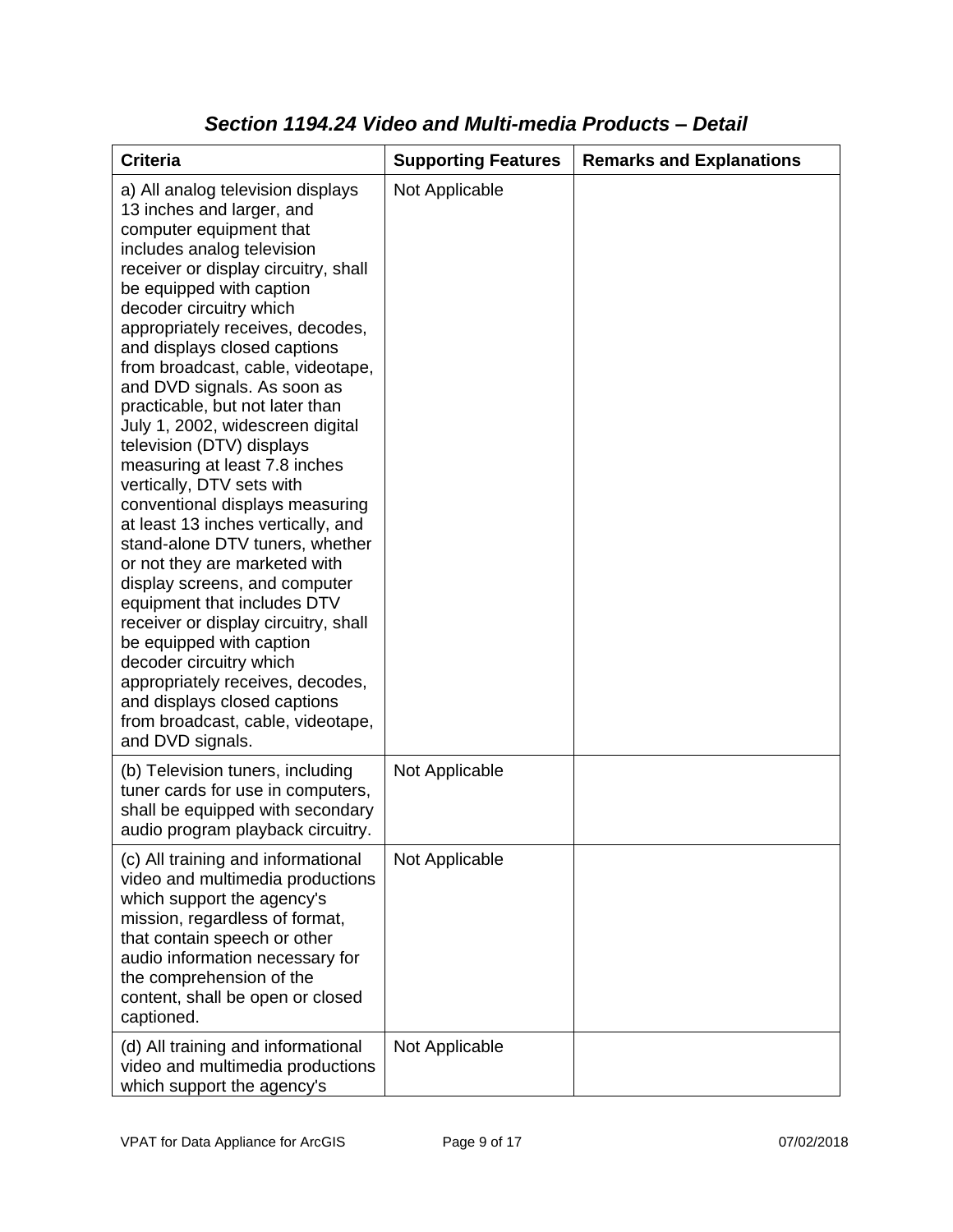| mission, regardless of format,<br>that contain visual information<br>necessary for the comprehension<br>of the content, shall be audio<br>described. |                |  |
|------------------------------------------------------------------------------------------------------------------------------------------------------|----------------|--|
| (e) Display or presentation of<br>alternate text presentation or<br>audio descriptions shall be user-<br>selectable unless permanent.                | Not Applicable |  |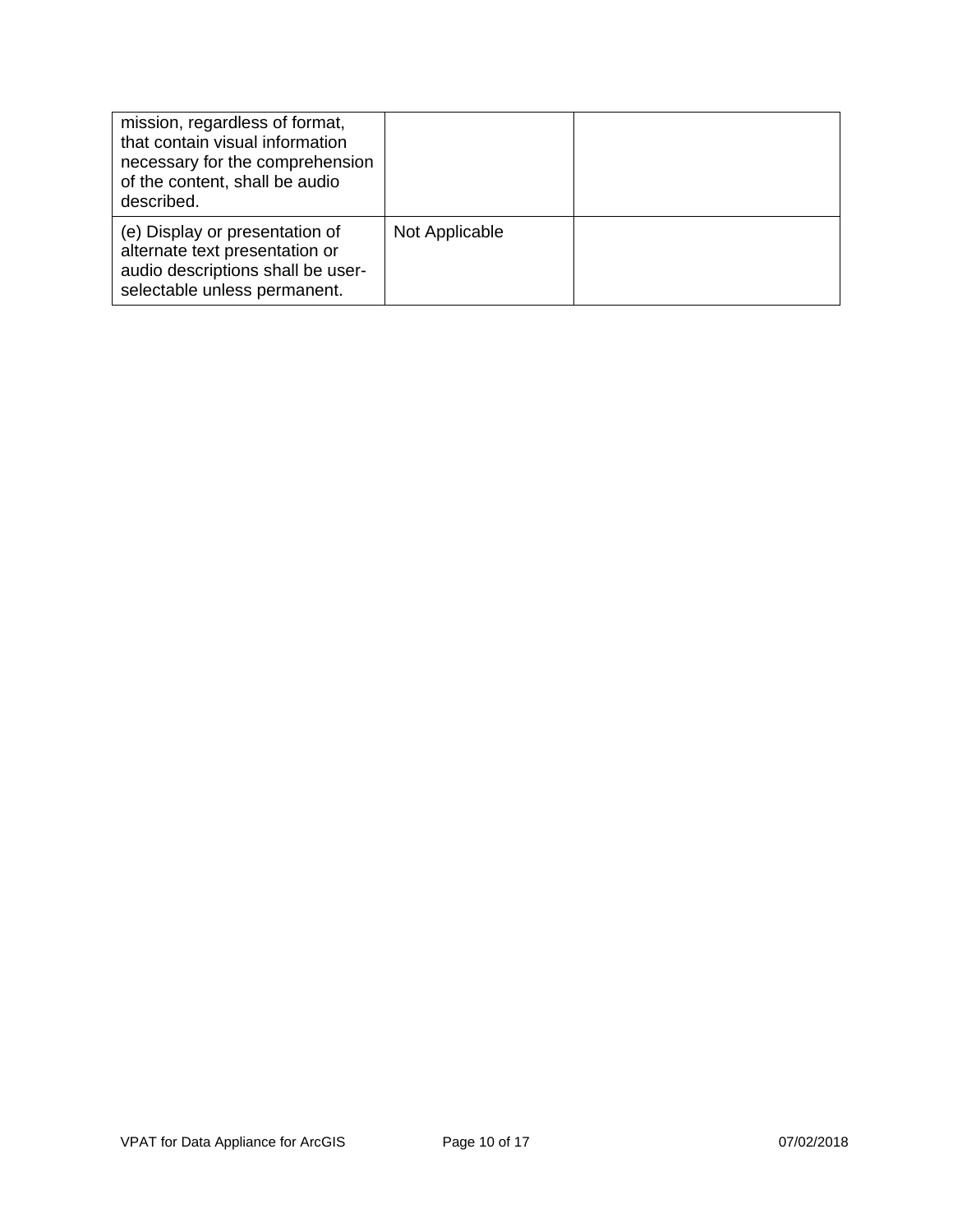### *Section 1194.25 Self-Contained, Closed Products – Detail*

| <b>Criteria</b>                                                                                                                                                                                                                                                                                                                                  | <b>Supporting Features</b> | <b>Remarks and Explanations</b> |
|--------------------------------------------------------------------------------------------------------------------------------------------------------------------------------------------------------------------------------------------------------------------------------------------------------------------------------------------------|----------------------------|---------------------------------|
| (a) Self contained products shall<br>be usable by people with<br>disabilities without requiring an<br>end-user to attach Assistive<br>Technology to the product.<br>Personal headsets for private<br>listening are not Assistive<br>Technology.                                                                                                  | Not Applicable             |                                 |
| (b) When a timed response is<br>required, the user shall be alerted<br>and given sufficient time to<br>indicate more time is required.                                                                                                                                                                                                           | Not Applicable             |                                 |
| (c) Where a product utilizes<br>touchscreens or contact-sensitive<br>controls, an input method shall<br>be provided that complies with<br>§1194.23 (k) (1) through (4).                                                                                                                                                                          | Not Applicable             |                                 |
| (d) When biometric forms of user<br>identification or control are used,<br>an alternative form of<br>identification or activation, which<br>does not require the user to<br>possess particular biological<br>characteristics, shall also be<br>provided.                                                                                         | Not Applicable             |                                 |
| (e) When products provide<br>auditory output, the audio signal<br>shall be provided at a standard<br>signal level through an industry<br>standard connector that will allow<br>for private listening. The product<br>must provide the ability to<br>interrupt, pause, and restart the<br>audio at any time.                                      | Not Applicable             |                                 |
| (f) When products deliver voice<br>output in a public area,<br>incremental volume control shall<br>be provided with output<br>amplification up to a level of at<br>least 65 dB. Where the ambient<br>noise level of the environment is<br>above 45 dB, a volume gain of at<br>least 20 dB above the ambient<br>level shall be user selectable. A | Not Applicable             |                                 |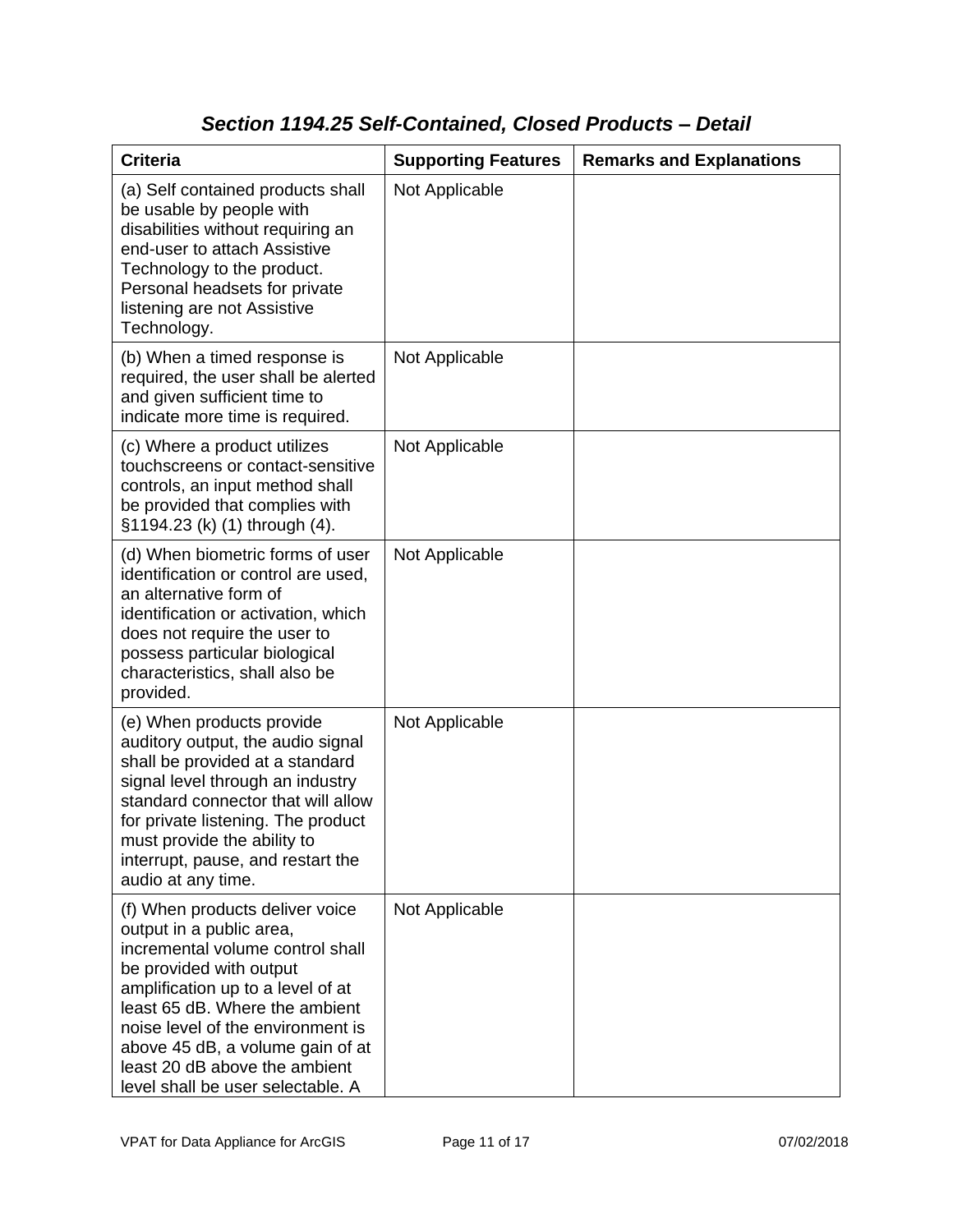| function shall be provided to<br>automatically reset the volume to<br>the default level after every use.                                                                                                                                                                                                                                                                                                                                                                                                                                                                          |                |  |
|-----------------------------------------------------------------------------------------------------------------------------------------------------------------------------------------------------------------------------------------------------------------------------------------------------------------------------------------------------------------------------------------------------------------------------------------------------------------------------------------------------------------------------------------------------------------------------------|----------------|--|
| (g) Color coding shall not be<br>used as the only means of<br>conveying information, indicating<br>an action, prompting a response,<br>or distinguishing a visual<br>element.                                                                                                                                                                                                                                                                                                                                                                                                     | Not Applicable |  |
| (h) When a product permits a<br>user to adjust color and contrast<br>settings, a range of color<br>selections capable of producing a<br>variety of contrast levels shall be<br>provided.                                                                                                                                                                                                                                                                                                                                                                                          | Not Applicable |  |
| (i) Products shall be designed to<br>avoid causing the screen to<br>flicker with a frequency greater<br>than 2 Hz and lower than 55 Hz.                                                                                                                                                                                                                                                                                                                                                                                                                                           | Not Applicable |  |
| (j) (1) Products which are<br>freestanding, non-portable, and<br>intended to be used in one<br>location and which have operable<br>controls shall comply with the<br>following: The position of any<br>operable control shall be<br>determined with respect to a<br>vertical plane, which is 48 inches<br>in length, centered on the<br>operable control, and at the<br>maximum protrusion of the<br>product within the 48 inch length<br>on products which are<br>freestanding, non-portable, and<br>intended to be used in one<br>location and which have operable<br>controls. | Not Applicable |  |
| $(j)(2)$ Products which are<br>freestanding, non-portable, and<br>intended to be used in one<br>location and which have operable<br>controls shall comply with the<br>following: Where any operable<br>control is 10 inches or less<br>behind the reference plane, the<br>height shall be 54 inches<br>maximum and 15 inches                                                                                                                                                                                                                                                      | Not Applicable |  |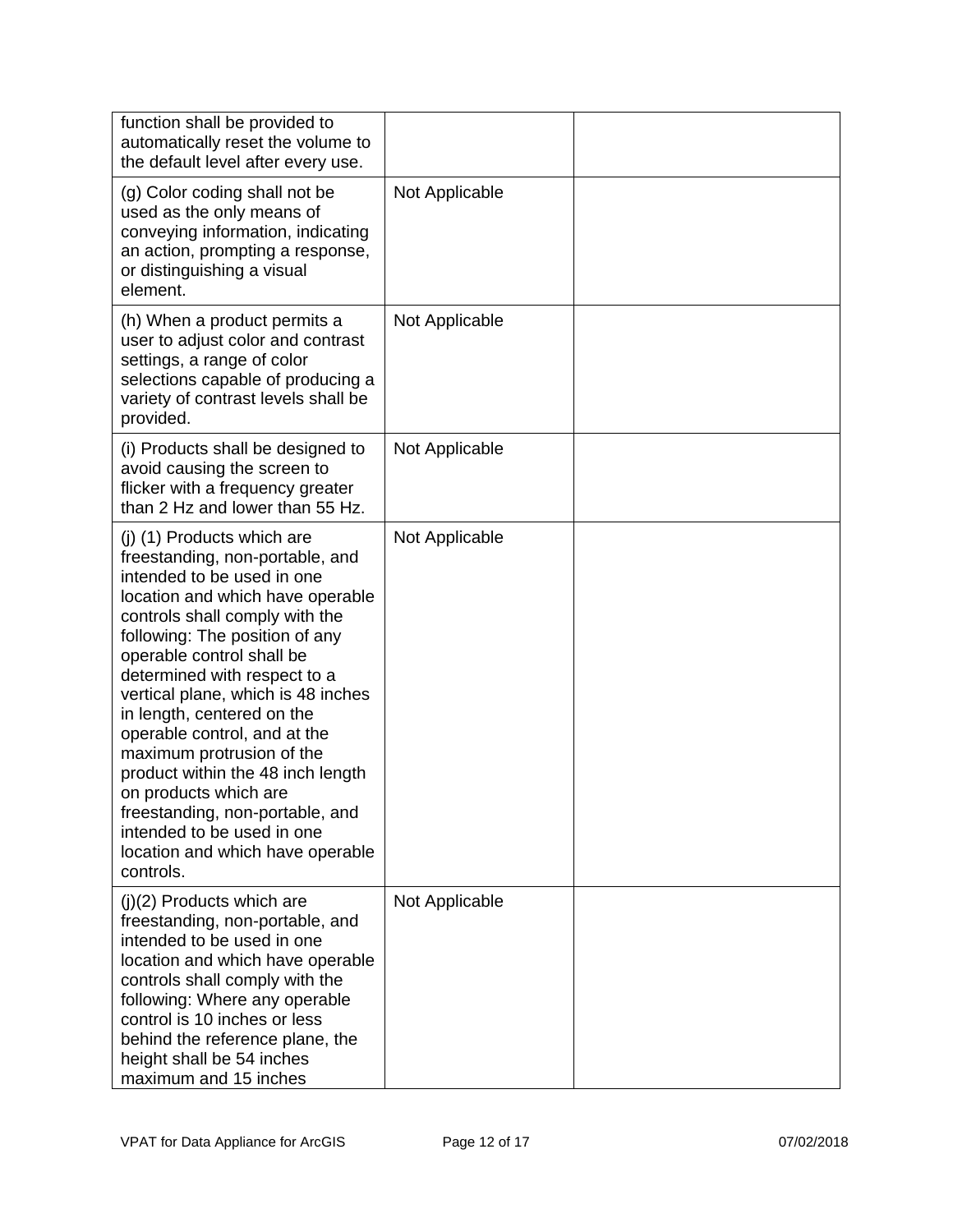| minimum above the floor.                                                                                                                                                                                                                                                                                                                                                                  |                |  |
|-------------------------------------------------------------------------------------------------------------------------------------------------------------------------------------------------------------------------------------------------------------------------------------------------------------------------------------------------------------------------------------------|----------------|--|
| $(j)(3)$ Products which are<br>freestanding, non-portable, and<br>intended to be used in one<br>location and which have operable<br>controls shall comply with the<br>following: Where any operable<br>control is more than 10 inches<br>and not more than 24 inches<br>behind the reference plane, the<br>height shall be 46 inches<br>maximum and 15 inches<br>minimum above the floor. | Not Applicable |  |
| $(j)(4)$ Products which are<br>freestanding, non-portable, and<br>intended to be used in one<br>location and which have operable<br>controls shall comply with the<br>following: Operable controls shall<br>not be more than 24 inches<br>behind the reference plane.                                                                                                                     | Not Applicable |  |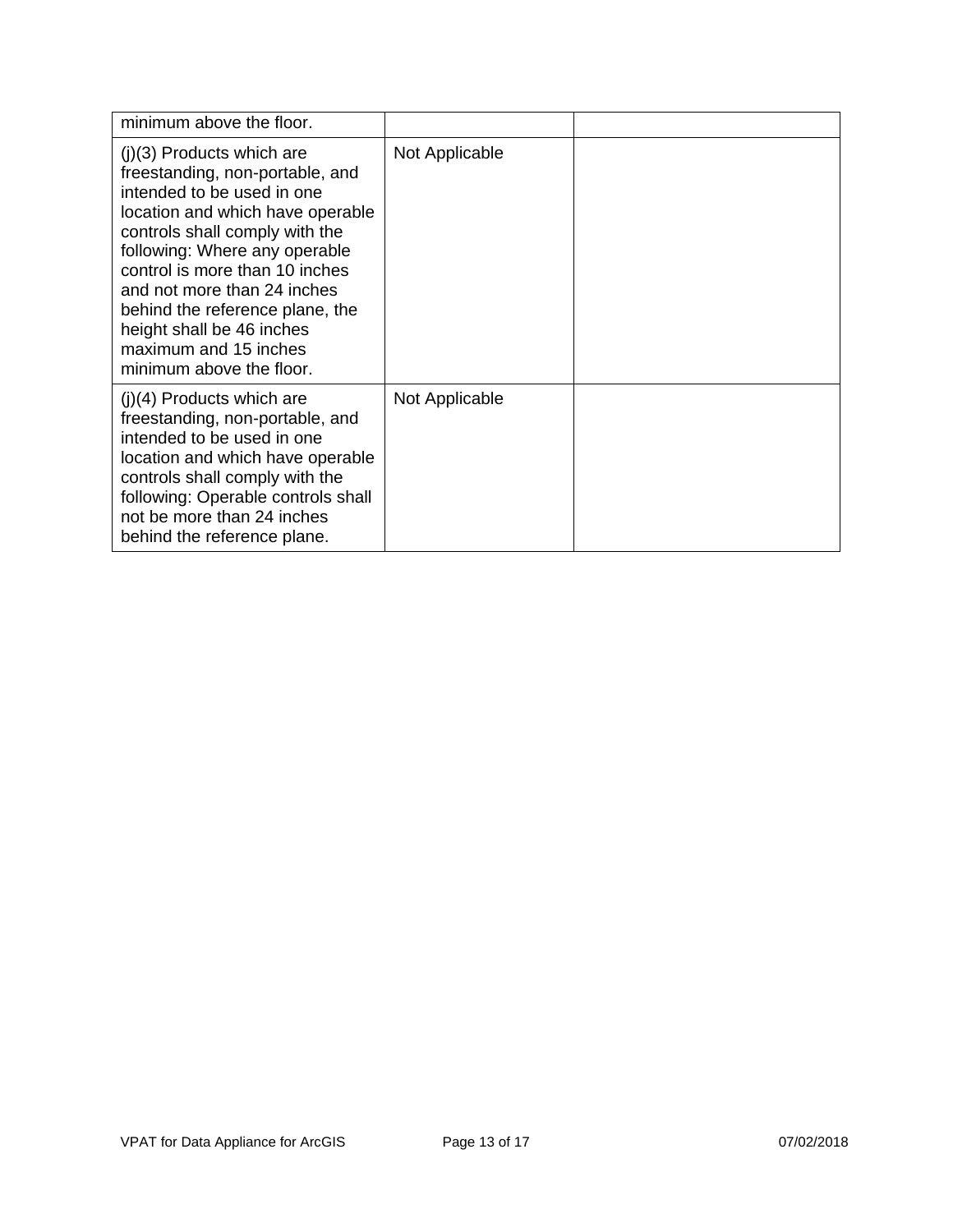| <b>Criteria</b>                                                                                                                                                                                                                                          | <b>Supporting Features</b> | <b>Remarks and Explanations</b> |
|----------------------------------------------------------------------------------------------------------------------------------------------------------------------------------------------------------------------------------------------------------|----------------------------|---------------------------------|
| (a) All mechanically operated<br>controls and keys shall comply<br>with §1194.23 (k) (1) through (4).                                                                                                                                                    | Not Applicable             |                                 |
| (b) If a product utilizes<br>touchscreens or touch-operated<br>controls, an input method shall<br>be provided that complies with<br>§1194.23 (k) (1) through (4).                                                                                        | Not Applicable             |                                 |
| (c) When biometric forms of user<br>identification or control are used,<br>an alternative form of<br>identification or activation, which<br>does not require the user to<br>possess particular biological<br>characteristics, shall also be<br>provided. | Not Applicable             |                                 |
| (d) Where provided, at least one<br>of each type of expansion slots,<br>ports and connectors shall<br>comply with publicly available<br>industry standards.                                                                                              | Not Applicable             |                                 |

# *Section 1194.26 Desktop and Portable Computers – Detail*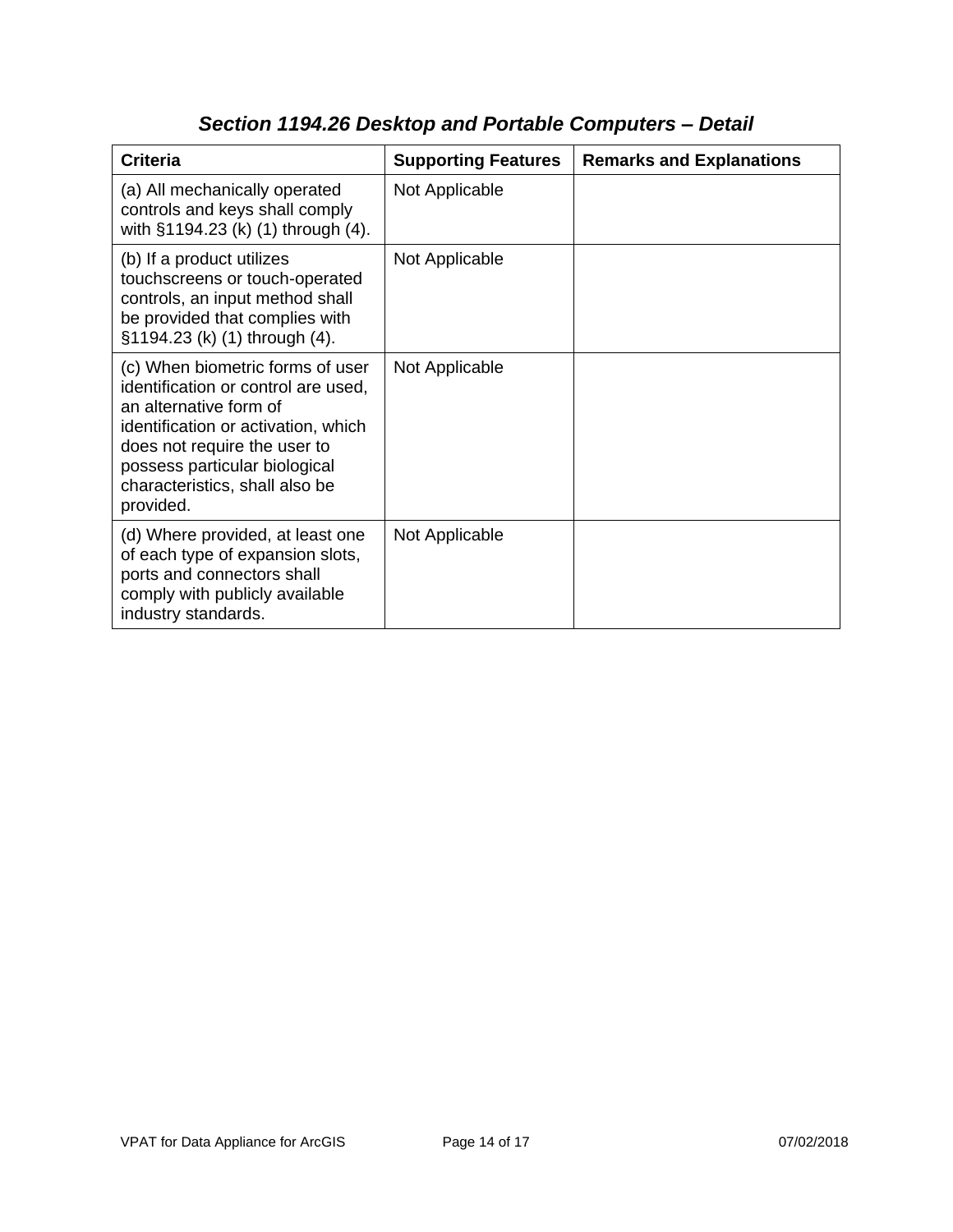| <b>Criteria</b>                                                                                                                                                                                                                                                                                                                        | <b>Supporting Features</b> | <b>Remarks and Explanations</b> |
|----------------------------------------------------------------------------------------------------------------------------------------------------------------------------------------------------------------------------------------------------------------------------------------------------------------------------------------|----------------------------|---------------------------------|
| (a) At least one mode of<br>operation and information<br>retrieval that does not require<br>user vision shall be provided, or<br>support for Assistive Technology<br>used by people who are blind or<br>visually impaired shall be<br>provided.                                                                                        | Not Applicable             |                                 |
| (b) At least one mode of<br>operation and information<br>retrieval that does not require<br>visual acuity greater than 20/70<br>shall be provided in audio and<br>enlarged print output working<br>together or independently, or<br>support for Assistive Technology<br>used by people who are visually<br>impaired shall be provided. | Not Applicable             |                                 |
| (c) At least one mode of<br>operation and information<br>retrieval that does not require<br>user hearing shall be provided, or<br>support for Assistive Technology<br>used by people who are deaf or<br>hard of hearing shall be provided.                                                                                             | Not Applicable             |                                 |
| (d) Where audio information is<br>important for the use of a<br>product, at least one mode of<br>operation and information<br>retrieval shall be provided in an<br>enhanced auditory fashion, or<br>support for assistive hearing<br>devices shall be provided.                                                                        | Not Applicable             |                                 |
| (e) At least one mode of<br>operation and information<br>retrieval that does not require<br>user speech shall be provided, or<br>support for Assistive Technology<br>used by people with disabilities<br>shall be provided.                                                                                                            | <b>Supports</b>            |                                 |
| (f) At least one mode of operation<br>and information retrieval that<br>does not require fine motor<br>control or simultaneous actions                                                                                                                                                                                                 | Not Applicable             |                                 |

### *Section 1194.31 Functional Performance Criteria – Detail*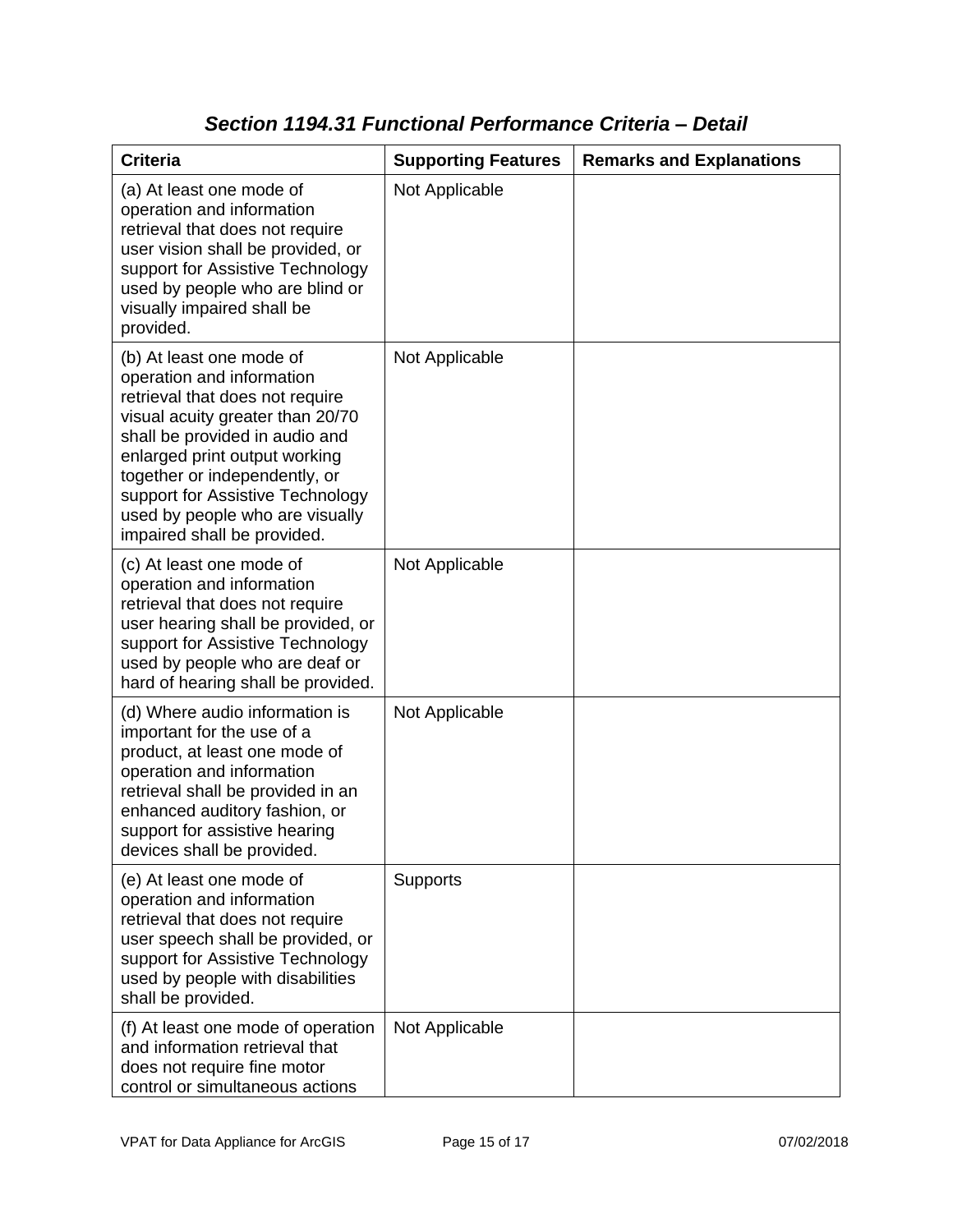| and that is operable with limited |  |
|-----------------------------------|--|
| reach and strength shall be       |  |
| provided.                         |  |